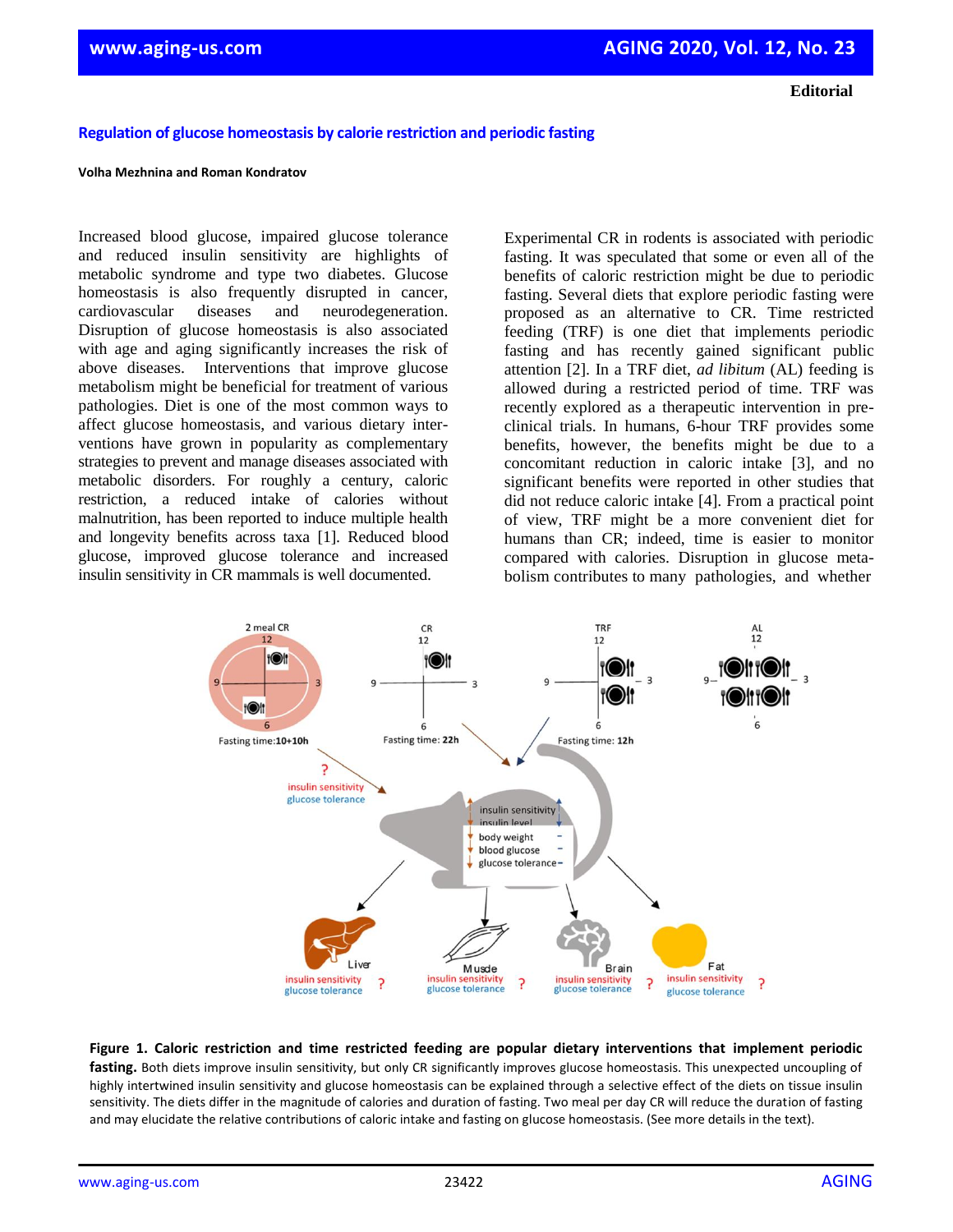TRF can be as effective as CR to manage glucose homeostasis is an important question.

To address this question directly, we compared the effects of CR with 12-hour TRF [5]. The food was available AL for 12 hours every day and no reduction in caloric intake was detected. Effect on glucose homeostasis was assayed in healthy young rodents on regular chow. The results of the study are summarized in Figure 1. Surprisingly, while both diets reduce blood insulin and increase insulin sensitivity, compared with AL fed mice, only CR, and not TRF reduces blood glucose and improves glucose tolerance. The study concludes that periodic fasting was responsible for some of the metabolic changes induced by CR, and improved glucose homeostasis requires reduced caloric intake. However, this conclusion must be taken with caution, due to CR and TRF mice fasting for different lengths of time. CR mice consumed all the provided food in two hours, therefore, they fasted for about 22 hours, while TRF mice were fasted for only 12 hours. The duration of fasting may be important and brings another important question: is there an optimal duration of fasting? This may be experimentally testable.

One approach, in attempt to increase fasting time, may be implemented through narrowing the window of AL food availability. At first glance, it is not a complicated task, but it might be challenging or even impossible to design. The reduction in duration of food availability may also reduce the amount of consumed food. A reduction of food availability for only 6-8 hours results in 15-20% reduced food intake for both rodents and humans. Therefore, it might be impossible to achieve continuous 22-hour fasting without reduction in food intake. A complimentary approach is to reduce fasting time in CR, which can be achieved by providing CR daily food as two or more meals per day instead of the traditional one meal a day (Figure 1). This approach will reduce caloric intake without a long continuous fasting. If the duration of fasting is critical for improvement in glucose metabolism, we might expect that multiple-meal CR will not be as efficient as singlemeal CR in improvement of glucose homeostasis.

Another interesting question raised by Velingkaar et al. study [5] is a connection between insulin sensitivity and glucose homeostasis. Glucose homeostasis and insulin sensitivity are tightly linked: impaired insulin sensitivity, for example in metabolic syndrome, is associated with a defect in glucose homeostasis, and high insulin sensitivity in CR is associated with improved glucose homeostasis. Therefore, the improved insulin sensitivity without the improvement in glucose homeostasis in TRF is counterintuitive. In addition to glucose, insulin also regulates fat metabolism. High

insulin favors carbohydrate oxidation and fat biosynthesis, while low insulin favors fatty acid oxidation. The ability of tissues to switch between different substrates such as carbohydrates or fat for energy production is called metabolic flexibility and requires cooperation of metabolically different tissues [6]. Little is known on the contribution of periodic fasting and reduction in caloric intake on metabolic flexibility of individual tissues (Figure 1). One possible explanation for uncoupling insulin sensitivity and glucose metabolism in TRF is that CR improves metabolic flexibility of all major metabolic tissues (liver, muscles and adipose), and periodic fasting improves metabolic flexibility for only some tissues. Molecular mediators of insulin action in tissues such as insulin receptor or Akt kinase are well studied. Tissue specific knockouts for many genes in insulin signaling are available. Comparing the effects of CR and TRF on glucose homeostasis in tissue specific knockouts will shed light on mechanisms of dietary interventions.

In summary, caloric intake and duration of feeding independently contribute to the effects of diet on physiology. Therefore, to better understand mechanisms of metabolic adaption, both factors must be taken into consideration when the effect of the diet is studied in mammals.

## **REFERENCES**

- 1. Anderson RM, Weindruch R. Trends Endocrinol Metab. 2010; 21:134–41. <https://doi.org/10.1016/j.tem.2009.11.005> PMID[:20004110](https://www.ncbi.nlm.nih.gov/entrez/query.fcgi?cmd=Retrieve&db=PubMed&list_uids=20004110&dopt=Abstract)
- 2. Zarrinpar A, et al. Trends Endocrinol Metab. 2016; 27- 69-83.<https://doi.org/10.1016/j.tem.2015.11.007> PMID[: 26706567](https://pubmed.ncbi.nlm.nih.gov/26706567/)
- 3. Cienfuegos S, et al. Cell Metab. 2020; 32:366–378.e3. <https://doi.org/10.1016/j.cmet.2020.06.018> PMID[:32673591](https://www.ncbi.nlm.nih.gov/entrez/query.fcgi?cmd=Retrieve&db=PubMed&list_uids=32673591&dopt=Abstract)
- 4. Lowe DA, et al. JAMA Intern Med. 2020; 180:1491. <https://doi.org/10.1001/jamainternmed.2020.4153> PMID[:32986097](https://www.ncbi.nlm.nih.gov/entrez/query.fcgi?cmd=Retrieve&db=PubMed&list_uids=32986097&dopt=Abstract)
- 5. Velingkaar N, et al. Aging Cell. 2020; 19:e13138. <https://doi.org/10.1111/acel.13138> PMID[:32159926](https://www.ncbi.nlm.nih.gov/entrez/query.fcgi?cmd=Retrieve&db=PubMed&list_uids=32159926&dopt=Abstract)
- 6. Muoio DM. Cell. 2014; 159:1253–62. <https://doi.org/10.1016/j.cell.2014.11.034> PMID[:25480291](https://www.ncbi.nlm.nih.gov/entrez/query.fcgi?cmd=Retrieve&db=PubMed&list_uids=25480291&dopt=Abstract)

**Roman Kondratov:** BGES Department and Center for Gene Regulation in Health and Disease, Cleveland State University, Cleveland, OH 4411, USA